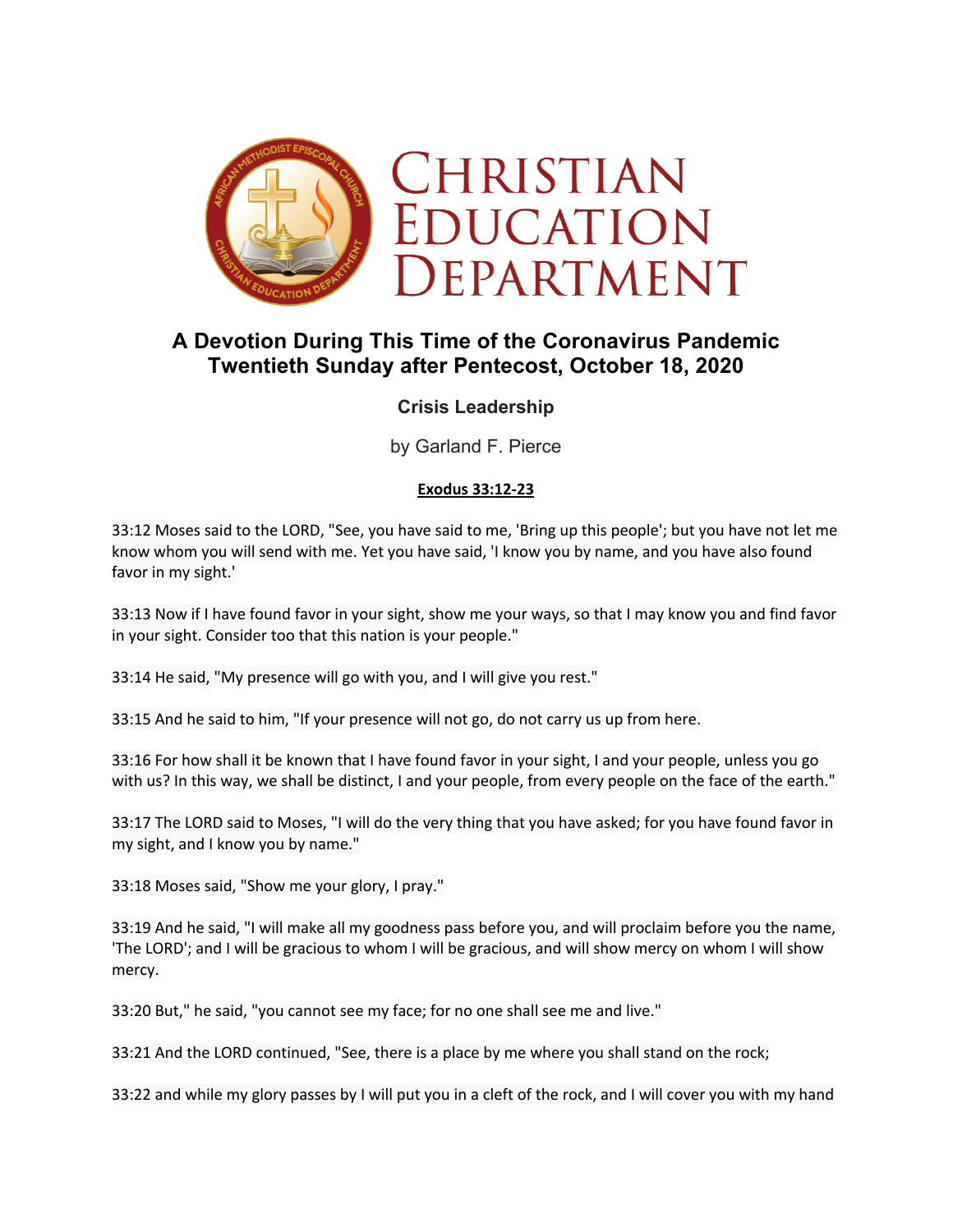#### until I have passed by;

33:23 then I will take away my hand, and you shall see my back; but my face shall not be seen."

The COVID-19 pandemic has exposed many things; health and economic disparities and the digital divide are being felt in unexpected ways that are profound, painful, and hard to deny. However, at the top of the list of things exposed by the pandemic has to be the quality of leadership, whether we speak of leadership at the various levels of government or speak of leadership in education, health, or the church. Nothing shines a light on leadership like crisis. During a crisis, we need strong, wise, effective, and ethical leadership. Without it, crisis deepens and worsens.

Many lift up Moses as an example of strong and effective leadership in the Bible. One of the hallmarks of his leadership is advocacy. Moses seems to constantly advocate for the people before God. The Israelites are in the wilderness. They have a crisis of identity, turning to another god and another leader—a god of their making—a golden calf and to Aaron who was a leader quick to go along to get along. Yet, Moses advocates for them.

Some read this passage of scripture as Moses being arrogant, asking to see God's glory. Perhaps, arrogance is involved but so is advocacy. Leaders can slip into arrogance and selfishness; but, we pray that in the midst of crisis, that the arrogant focus on the one gives way to advocacy for the many, the least, and the last. Moses said, "Now if I have found favor in your sight, show me your ways, so that I may know you and find favor in your sight. Consider too that this nation is your people."

In the US this weekend, many churches and faith communities observe the Children's Defense Fund Children's Sabbath, a weekend set aside for communities of faith to pray for children and to recommit to advocate for the well-being of children. During this pandemic, we do remember the children who are hungry and homeless because of job loss related to COVID-19. We remember and advocate for quality healthcare and education for every child. We pray and advocate for every child to have a safe and loving home. We pray for children and families who struggle to navigate this crisis called COVID-19 pandemic whether it be because of virtual learning or the loss of a loved one. We pray for every Black child that he or she may grow up and be seen for their potential rather than as a threat to be feared, viewed with suspicion, caged, or killed.

We are in a crisis. We are called to lead. Leading calls for advocating. LORD, show us your ways, so that we may know you and find favor in your sight.

**TALK:** Take a moment to be silent, reflect, and share (write down)—During this pandemic, for whom are you called to advocate?

### **PRAY:**

**God, please use us to stop injustice, the killing of innocent children by violence at home and in faraway lands.** 

**God, please use us to stop injustice,**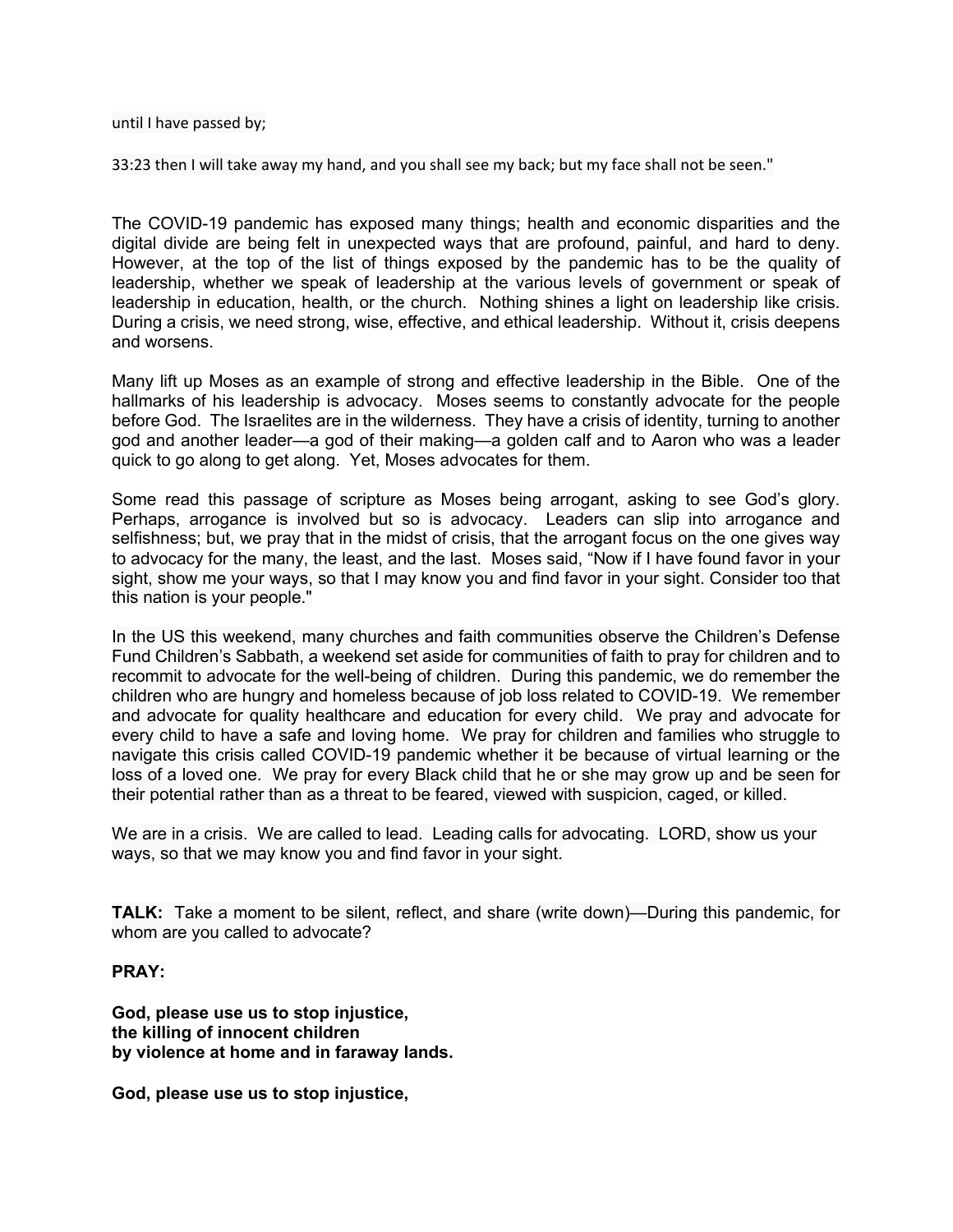**the killing of innocent children by poverty at home and abroad.** 

**God, please use us to stop injustice, the killing of innocent child spirits by vanity and greed in our land and others.** 

**God, please use us to stop injustice, the assault on precious child dreams by neglect and apathy near and far.** 

**God, please use us to stop injustice, so our children may live and love and laugh and play again. Amen**

Prayer by Marian Wright Edelman adapted from *Guide My Feet: Prayers and Meditations on Loving and Working for Children*

## **ACT:**

1. Based on your reflections from the TALK section, start to think through and make a plan as to how you will advocate for those you identified. For those US citizens, here are some practical actions to take: Participate in the current democratic process (voter registration, voting and encouraging others to do so-See: http://www.amev-alert.org.) For everyone, advocate by practicing social distancing as much as possible, wash your hands often, and wear face covering to help prevent the spread of COVID-19—See: http://www.amechealth.org.

2. See also the activity that accompanies this devotion.

3. Revisit the Psalm 23 Challenge first issued as part of the March 22, 2020 set of resources.

**Song:**

## Rock of Ages, Cleft for Me AMEC Hymnal, #328

- 1. Rock of A-ges, cleft for me, Let me hide my-self in Thee; Let the wa-ter and the blood, From Thy wound-ed side which flowed, Be of sin the dou-ble cure, Save from wrath and make me pure.
- 2. Could my tears for-ev-er flow, Could my zeal no lan-guor know, These for sin could not a-tone; Thou must save, and Thou a-lone. In my hand no price I bring;